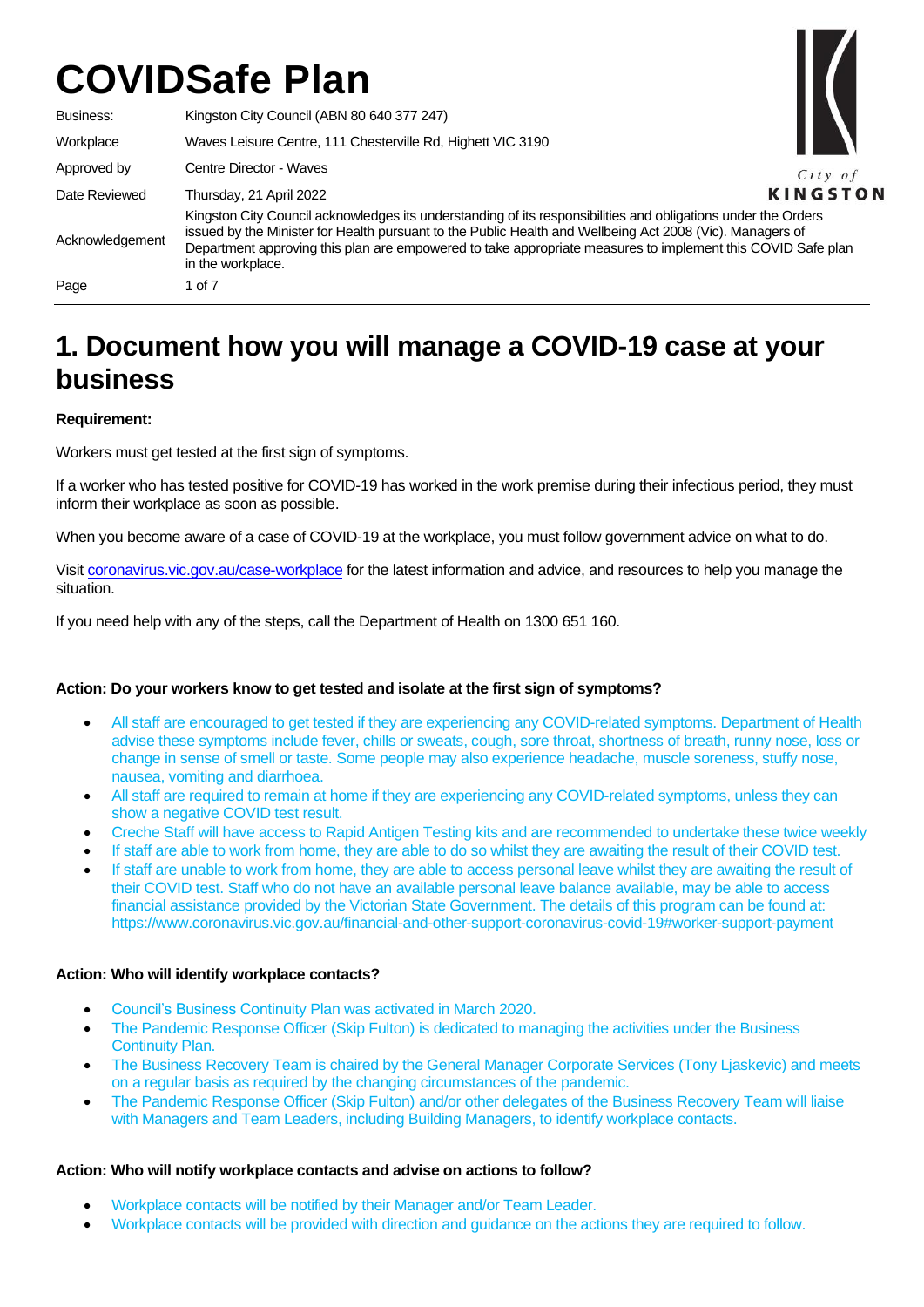Business: Kingston City Council (ABN 80 640 377 247) Workplace Waves Leisure Centre, 111 Chesterville Rd, Highett VIC 3190



Approved by Centre Director - Waves Date Reviewed Thursday, 21 April 2022 Acknowledgement Kingston City Council acknowledges its understanding of its responsibilities and obligations under the Orders issued by the Minister for Health pursuant to the Public Health and Wellbeing Act 2008 (Vic). Managers of Department approving this plan are empowered to take appropriate measures to implement this COVID Safe plan in the workplace. Page 2 of 7

# **Action: Who will notify your health and safety representative?**

- All cases of a confirmed positive case being in a Council Building or using a Council Service is managed by the Business Recovery Team.
- The Business Recovery Team provides all relevant information to the Health and Safety Team so all workplace exposures are logged in SolvSafey.
- The Health and Safety Team provide a regular summary of all safety incidents (including COVID positive exposures) to applicable Health and Safety Representatives.
- The Health and Safety Team attends all OHS Committees to provide information about COVID positive exposures and answer questions from Committee members and Health and Safety Representatives.

## **Action: Who will document the actions taken?**

- All cases of a confirmed positive case being in a Council Building or using a Council Service is managed by the Business Recovery Team.
- The Business Recovery Team OneNote is used to track all case information including the actions taken.
- The Business Recovery Team provides all relevant information to the Health and Safety Team so all exposures are logged in SolvSafey. This includes the information from the Business Recovery Team OneNote outlining the actions taken.

## **Action: Who will notify the Department of Health?**

- All cases of a confirmed positive case being in a Council Building or using a Council Service is managed by the Business Recovery Team.
- There are certain criteria when it is necessary to notify the Department of Health of confirmed cases in a Council workplace.
- The Pandemic Response Officer (Skip Fulton) and/or other delegates of the Business Recovery Team will notify the Department of Health when these criteria are met.

## **Action: What will your business do if you or your workers need to isolate?**

- Managers in critical services have plans in place to ensure service continuity is achieved if a case is identified in the workplace.
- Staff required to isolate because of having COVID or being exposed to a positive COVID case will be supported to meet the isolation requirements outlined by the Department of Health.
- Services will be reduced if required to ensure Waves Leisure Centre operates with appropriate staffing levels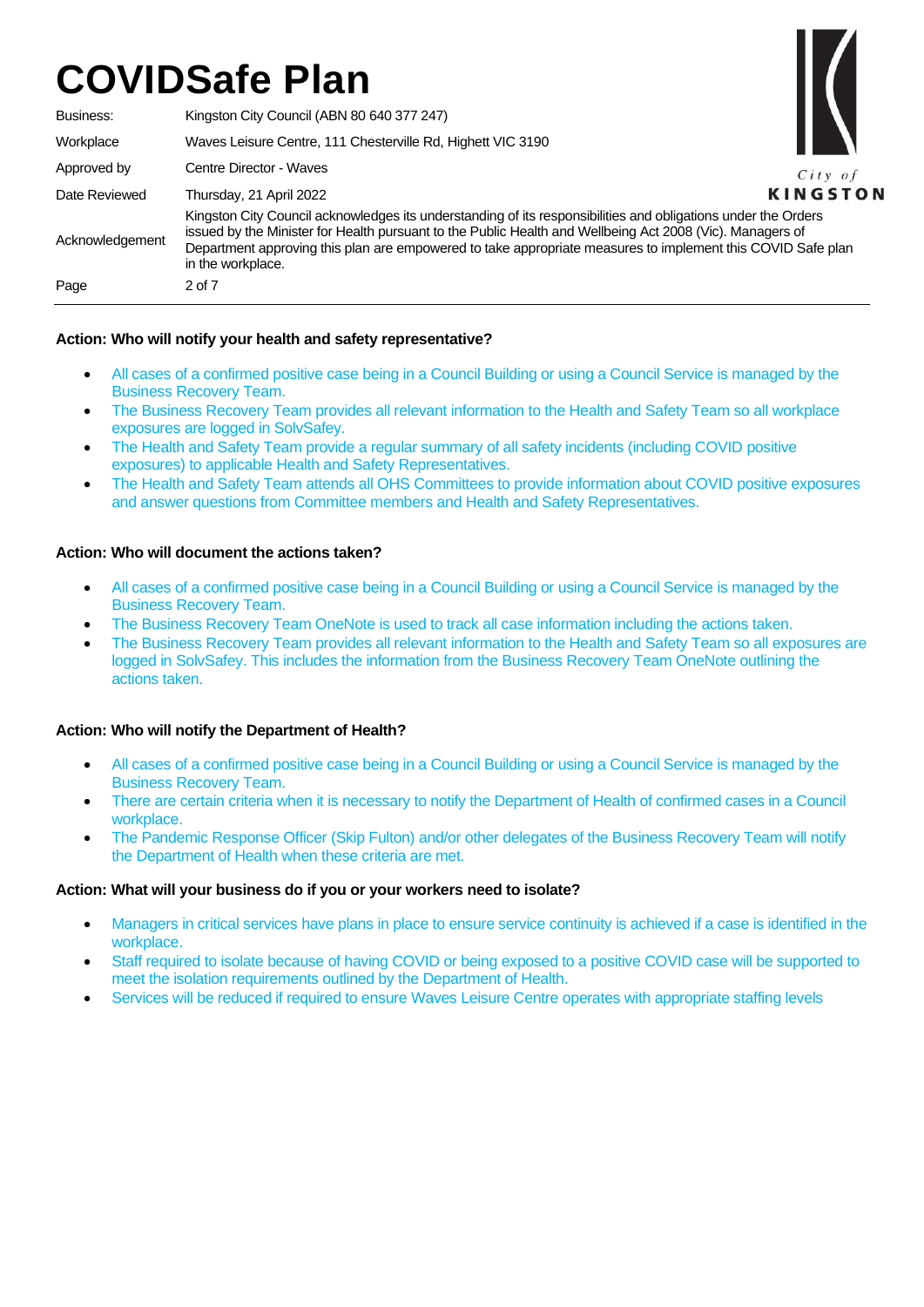

# **2. Make sure workers are fully vaccinated if working outside their home Requirement:**

To work on-site, many workers need to provide evidence to their employer that they are fully vaccinated or have a valid proof of medical exemption.

If there is a vaccine requirement for your sector or facility, sight and record the vaccination certificate for all workers who are working outside their homes.

Visi[t coronavirus.vic.gov.au/worker-vaccination-requirements](https://www.coronavirus.vic.gov.au/worker-vaccination-requirements) for the latest information and advice.

## **Action: Who will check the vaccination status of your workers?**

- All Council staff are required to record their vaccination status in MyConnect and upload evidence to support their vaccination status.
- The Health and Safety Team will review the evidence provided by all staff to validate their vaccination status.

## **Action: How will you manage the records of vaccination status?**

- All Council staff are required to record their vaccination status in MyConnect and upload evidence to support their vaccination status.
- The vaccination status of a staff member can only be accessed by:
	-
	- o The individual staff member;<br>
	o The applicable Supervisor. T The applicable Supervisor, Team Leader and Manager;
	- o The Health and Safety Team; and
	- o The HR Services Team.

#### **Action: If your business operates across multiple sites, how will the records be managed — centrally or by location?**

- All Council staff are required to record their vaccination status in MyConnect and upload evidence to support their vaccination status.
- All vaccination status records are centrally managed.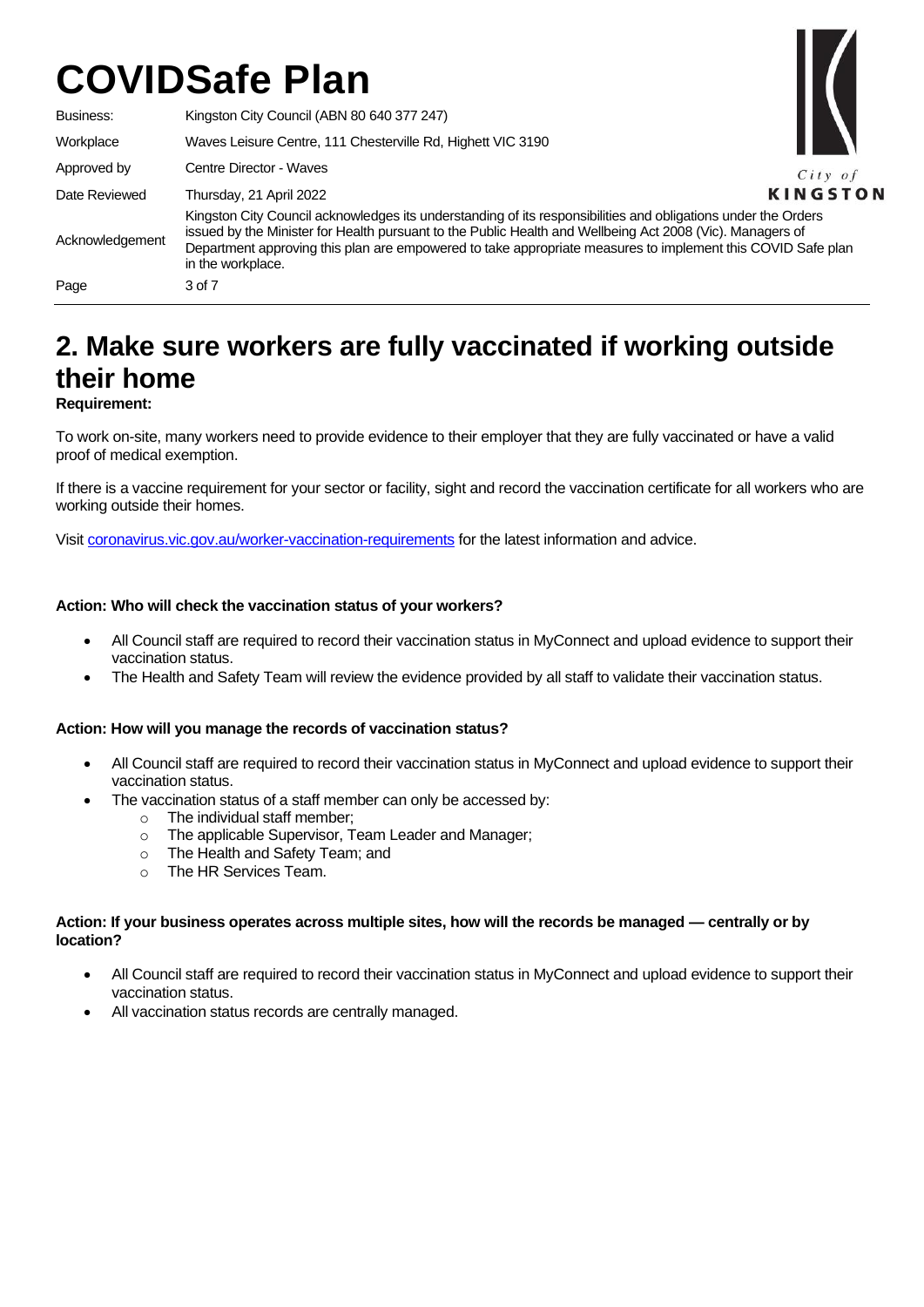

| Business:       | Kingston City Council (ABN 80 640 377 247)                                                                                                                                                                                                                                                                                                                     |                |
|-----------------|----------------------------------------------------------------------------------------------------------------------------------------------------------------------------------------------------------------------------------------------------------------------------------------------------------------------------------------------------------------|----------------|
| Workplace       | Waves Leisure Centre, 111 Chesterville Rd, Highett VIC 3190                                                                                                                                                                                                                                                                                                    |                |
| Approved by     | Centre Director - Waves                                                                                                                                                                                                                                                                                                                                        | $City$ of      |
| Date Reviewed   | Thursday, 21 April 2022                                                                                                                                                                                                                                                                                                                                        | <b>KINGSTC</b> |
| Acknowledgement | Kingston City Council acknowledges its understanding of its responsibilities and obligations under the Orders<br>issued by the Minister for Health pursuant to the Public Health and Wellbeing Act 2008 (Vic). Managers of<br>Department approving this plan are empowered to take appropriate measures to implement this COVID Safe plan<br>in the workplace. |                |
| Page            | 4 of 7                                                                                                                                                                                                                                                                                                                                                         |                |

# **3. Make sure customers check in and are vaccinated if required**

# **Requirement:**

Register a Victorian Government QR Code for each workplace a[t coronavirus.vic.gov.au/register-to-use-vic-gov-qr-code](https://www.coronavirus.vic.gov.au/register-to-use-vic-gov-qr-code-service)[service](https://www.coronavirus.vic.gov.au/register-to-use-vic-gov-qr-code-service)

Businesses must display Victorian Government QR Code posters at each public entrance to the premises (both indoor and outdoor) and at points of sale (in a retail or food and drink premises).

Make sure everyone checks in.

- If someone cannot check themselves in, the Service Victoria Kiosk check-in service allows businesses to use their smartphone, tablet or computer to check people in.
- Businesses in sectors with a customer vaccination requirement must check customers over the age of 18 are fully vaccinated against COVID-19 or have a valid medical exemption. For information on:
- customer vaccination requirements, visi[t coronavirus.vic.gov.au/sector-guidance](https://www.coronavirus.vic.gov.au/sector-guidance)
- how to check customer vaccination status, visi[t coronavirus.vic.gov.au/checking-customers-vaccination-status](https://www.coronavirus.vic.gov.au/checking-customers-vaccination-status)

# **Note:**

*Effective 11:59pm Friday 22 April it is no longer a requirement under the Pandemic Orders for a person to check-in using the Service Victoria app or to demonstrate their vaccination status when entering a Council building.*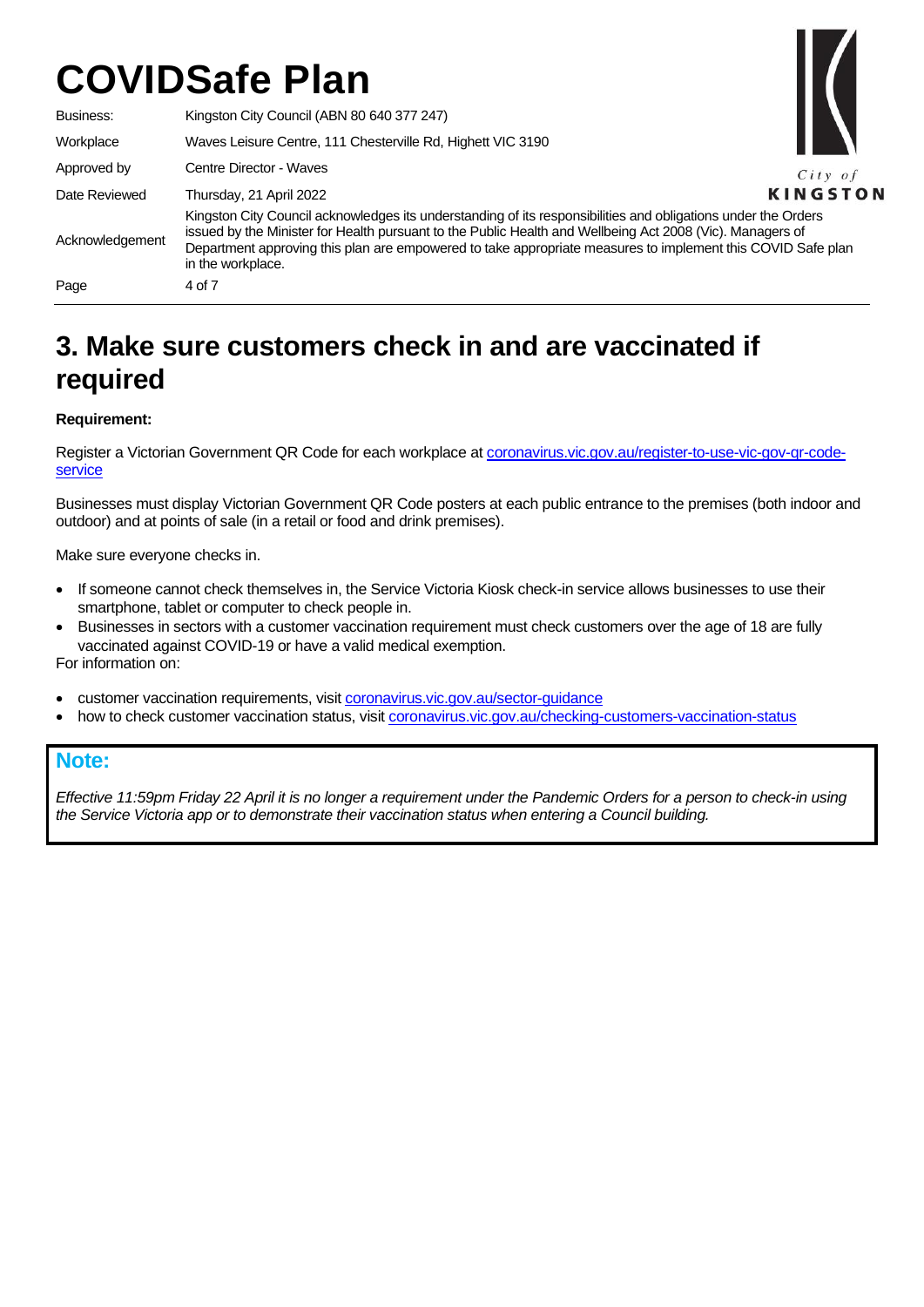Business: Kingston City Council (ABN 80 640 377 247) Workplace Waves Leisure Centre, 111 Chesterville Rd, Highett VIC 3190 Approved by Centre Director - Waves  $City$  of **KINGSTON** Date Reviewed Thursday, 21 April 2022 Kingston City Council acknowledges its understanding of its responsibilities and obligations under the Orders issued by the Minister for Health pursuant to the Public Health and Wellbeing Act 2008 (Vic). Managers of Acknowledgement Department approving this plan are empowered to take appropriate measures to implement this COVID Safe plan in the workplace. Page 5 of 7

# **4. Record keeping**

# **Requirement:**

In addition to records on worker vaccination information and QR Code processes, businesses are required to maintain detailed records of worker attendance, areas of work and contact details.

Visit [coronavirus.vic.gov.au/covidsafe-workplaces](http://www.coronavirus.vic.gov.au/covidsafe-workplaces) for the latest information and advice.

Consider alternative record keeping methods if you lose power or wi-fi access.

## **Action: Who will keep records up to date?**

- Individual Managers and Team Leaders maintain information for their staff including their attendance at the workplace and the locations at which they work.
- The Business Recovery Team liaises with the Community Buildings Manager and/or delegate to obtain extracts as required from the building access control systems (security swipe system) as well as CCTV. These may be used to assist in identify staff access to and movements in Council Buildings.
- The contact details for all staff, including personal and emergency contact information is maintain in MyConnect directly by the staff.

# **5. Wear face masks to reduce the risk of COVID-19 transmission**

## **Requirement:**

Ensure all workers follow the current face mask requirements.

Visi[t coronavirus.vic.gov.au/face-masks-when-wear-face-mask](https://www.coronavirus.vic.gov.au/face-masks-when-wear-face-mask) for the latest information and advice.

In settings where face masks are required, businesses and venues must display face mask posters at each public entrance. These are available at coronavirus.vic.gov.au/ signs-posters-and-templates.

For information on sectors requiring additional Personal Protective Equipment (PPE) obligations, visit [coronavirus.vic.gov.au/sector-guidance](https://www.coronavirus.vic.gov.au/sector-guidance) for the latest information and advice.

## **Action: Do workers know the face mask requirements for your business?**

# **Note:**

*Effective 11:59pm Friday 22 April it is no longer a requirement under the Pandemic Orders for a person to wear a mask in a Council building. Council recommended persons in Council buildings consider using a face make when they are unable to physically distance.*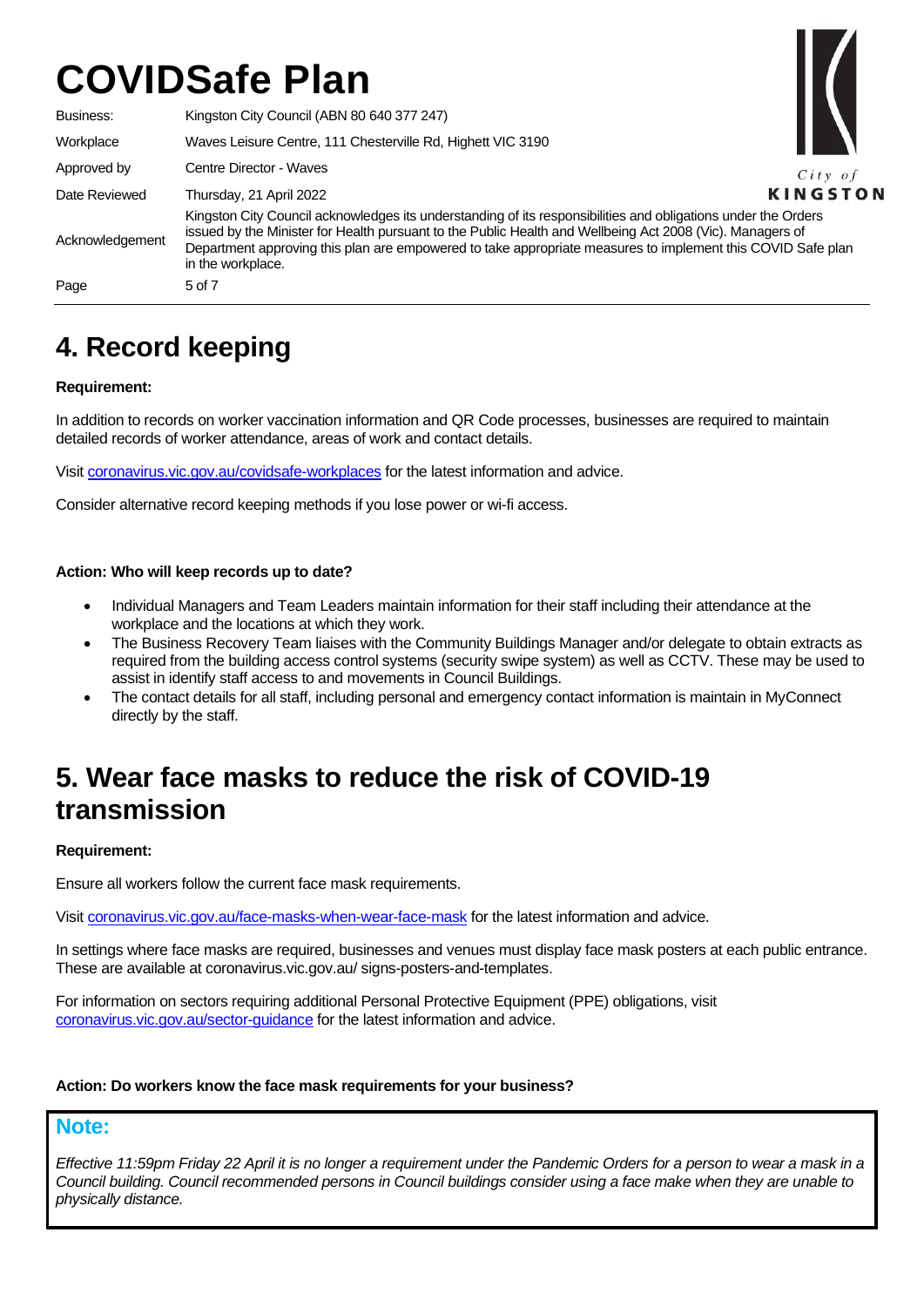Business: Kingston City Council (ABN 80 640 377 247) Workplace Waves Leisure Centre, 111 Chesterville Rd, Highett VIC 3190 Approved by Centre Director - Waves Date Reviewed Thursday, 21 April 2022 Acknowledgement Kingston City Council acknowledges its understanding of its responsibilities and obligations under the Orders issued by the Minister for Health pursuant to the Public Health and Wellbeing Act 2008 (Vic). Managers of Department approving this plan are empowered to take appropriate measures to implement this COVID Safe plan in the workplace. Page 6 of 7

 $City$  of **KINGSTON** 

# **6. Improve indoor air quality**

# **Requirement:**

Improving indoor air quality can reduce the risk of COVID-19 transmission in the workplace.

This can be improved by:

- opening windows
- leaving doors open in hallways and corridors
- adjust the settings on heating, ventilation and air conditioning (HVAC) systems or air conditioning units to increase the proportion of outdoor air.

Visi[t coronavirus.vic.gov.au/ventilation](https://www.coronavirus.vic.gov.au/ventilation) for information on how to improve ventilation systems in the workplace.

#### **Action: Can doors and/or windows be opened?**

- Windows generally do not open in Council Buildings. Where windows open, they will be opened if practical to do so.
- The air handling contractor has reviewed air handling to ensure that as far as practicably possible enhanced air flow is achieved and set to optimise the inflow of fresh air. Windows should not be opened unless directed by the Community Buildings team as this can adversely affect the flow of fresh air through the air handling system.

## **Action: Can you turn on ceiling fans or wall-mounted air-conditioning units to increase air flow?**

- The Air Handling contractor has reviewed air handling to ensure that as far as practicably possible enhanced air flow is achieved and set to optimise the inflow of fresh air.
- Waves Leisure Centre Operates on 100% fresh air intake through the HVAC system

#### **Action: Do you regularly service your HVAC systems including upgrading filters?**

- The air handing systems at Council Buildings are managed by the Community Buildings team. These systems are maintained by an external contractor.
- Maintenance is performed on a scheduled basis to ensure regularly servicing. Additional servicing or maintenance is managed by the Community Building team as issues are identified or feedback is received.

#### **Action: Can you use portable filtration units to increase the clean air and reduce the concentration of viral particles?**

In Council buildings where it is not possible to optimise the inflow of fresh air using the air handling system, portable air purifiers may be deployed.